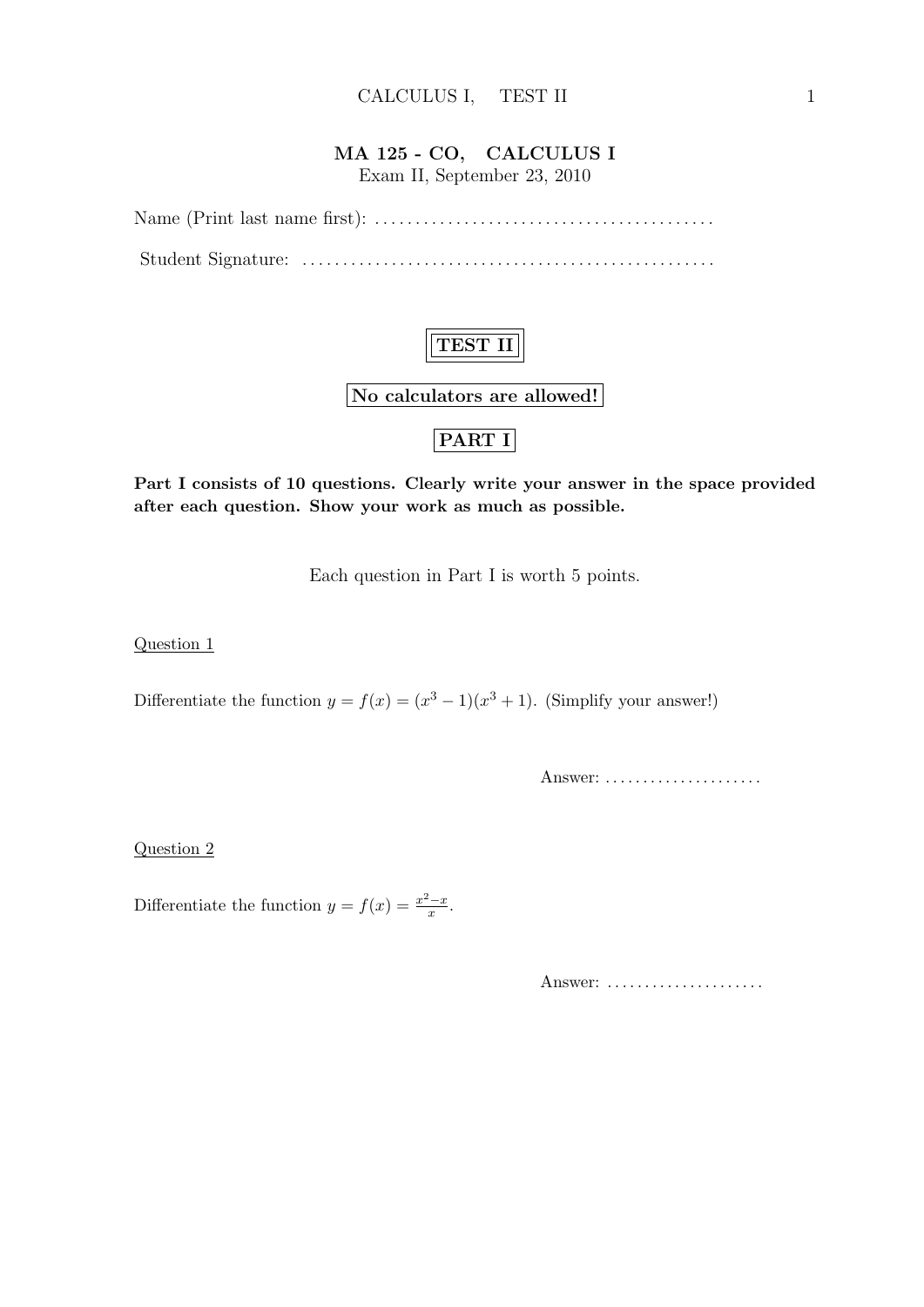### Question 3

Find  $f'(x)$  if  $y = f(x) = x^2 \cos(x)$ .

Answer: ..................

### Question 4

Differentiate the function  $y = f(x) = \frac{x+1}{x-1}$ . Simplify your answer!

Answer: ..................

### Question 5

Differentiate the function  $y = f(x) = \sec(x^2)$ .

Answer: ......................

### Question 6

Find  $y' = \frac{dy}{dx}$  if  $x^3 + y^3 = 5$ .

Answer: ......................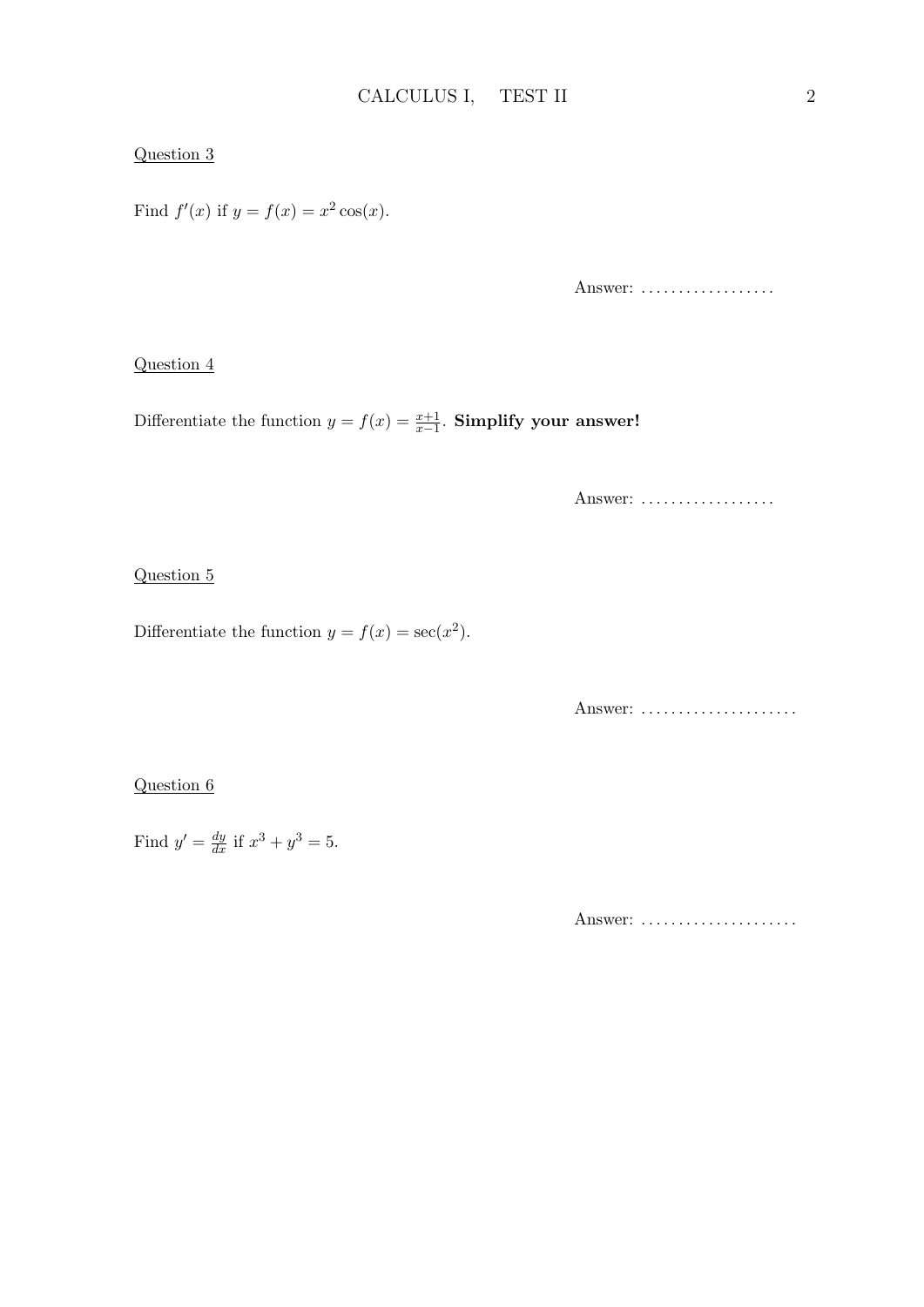### Question 7

Differentiate the function  $y = \tan(\cos(x^5))$ . Do not simplify

Question 8

Answer: ......................

Find all values x in the domain of the function  $y = f(x) = x^3/3 + x^2/2 - 2x$  where the tangent line is horizontal at  $(x, y)$ .

Answer: ......................

Differentiate the function  $y =$ √  $\overline{x^2+x}$ .

Answer: .....................

Question 10

Question 9

If  $S(t) = (t^3 + 1)^2$  is the position of a particle at time t, find the velocity at time  $t = 1$ .

Answer: .........................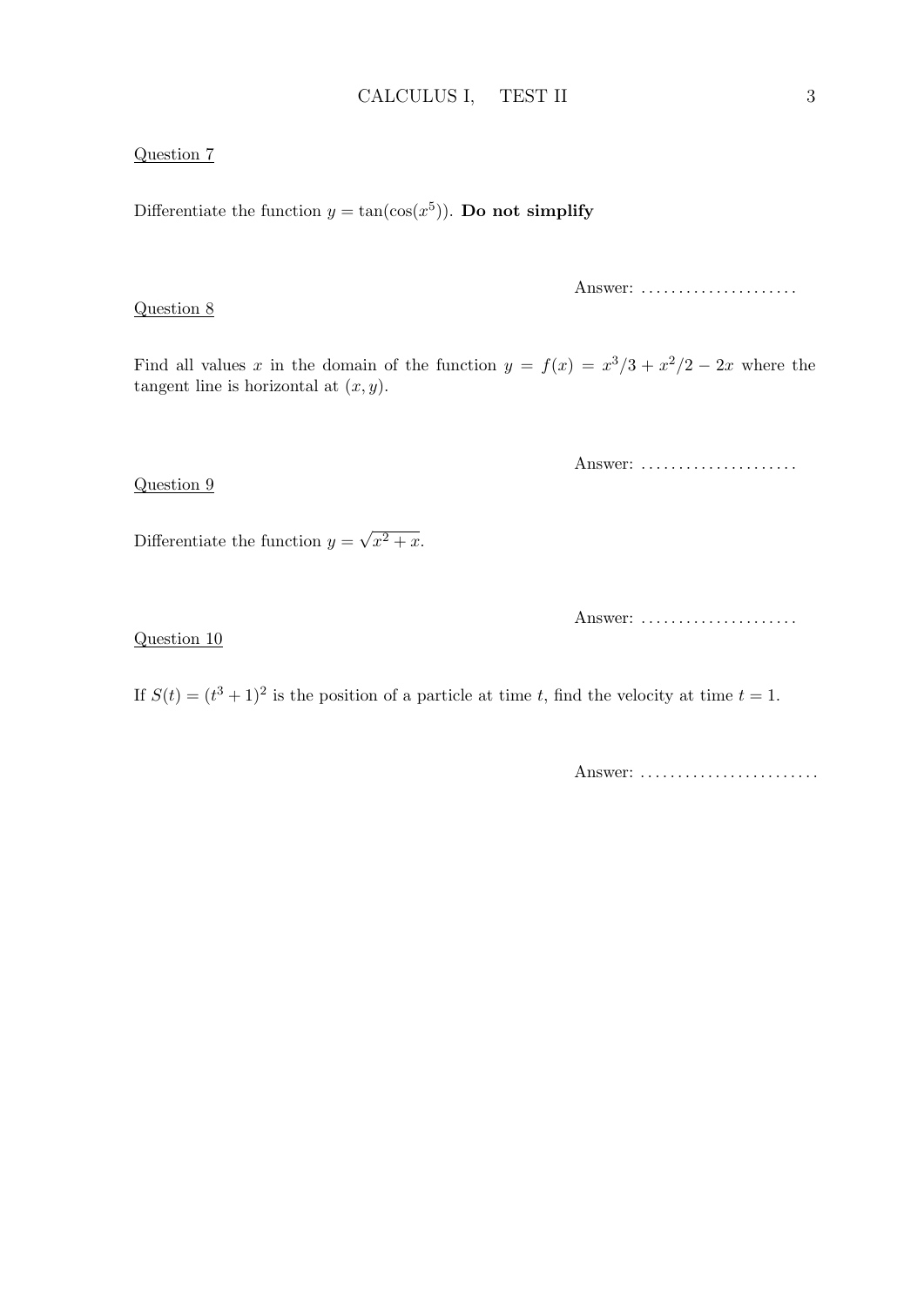## PART II

### Each problem is worth 10 points.

Part II consists of 5 problems. You must show your work on this part of the test to get full credit. Displaying only the final answer (even if correct) without the relevant steps will not get full credit.

## Problem 1

Find the equation of the tangent line to the graph of the function  $y = f(x) = x^2(2-x)^3$  at the point with  $x = 1$ .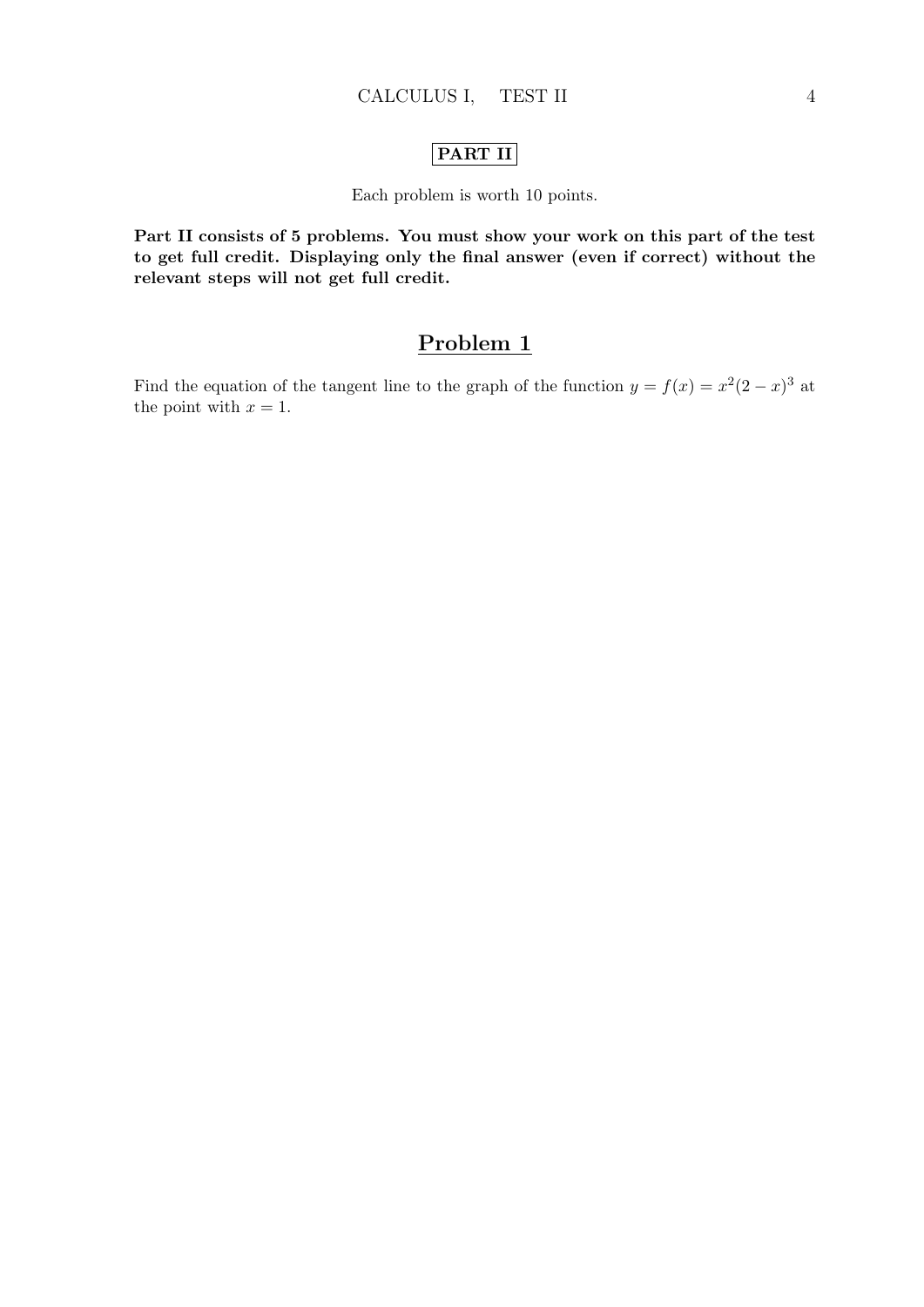Find y' if  $cos(xy) = x^2y^2$ .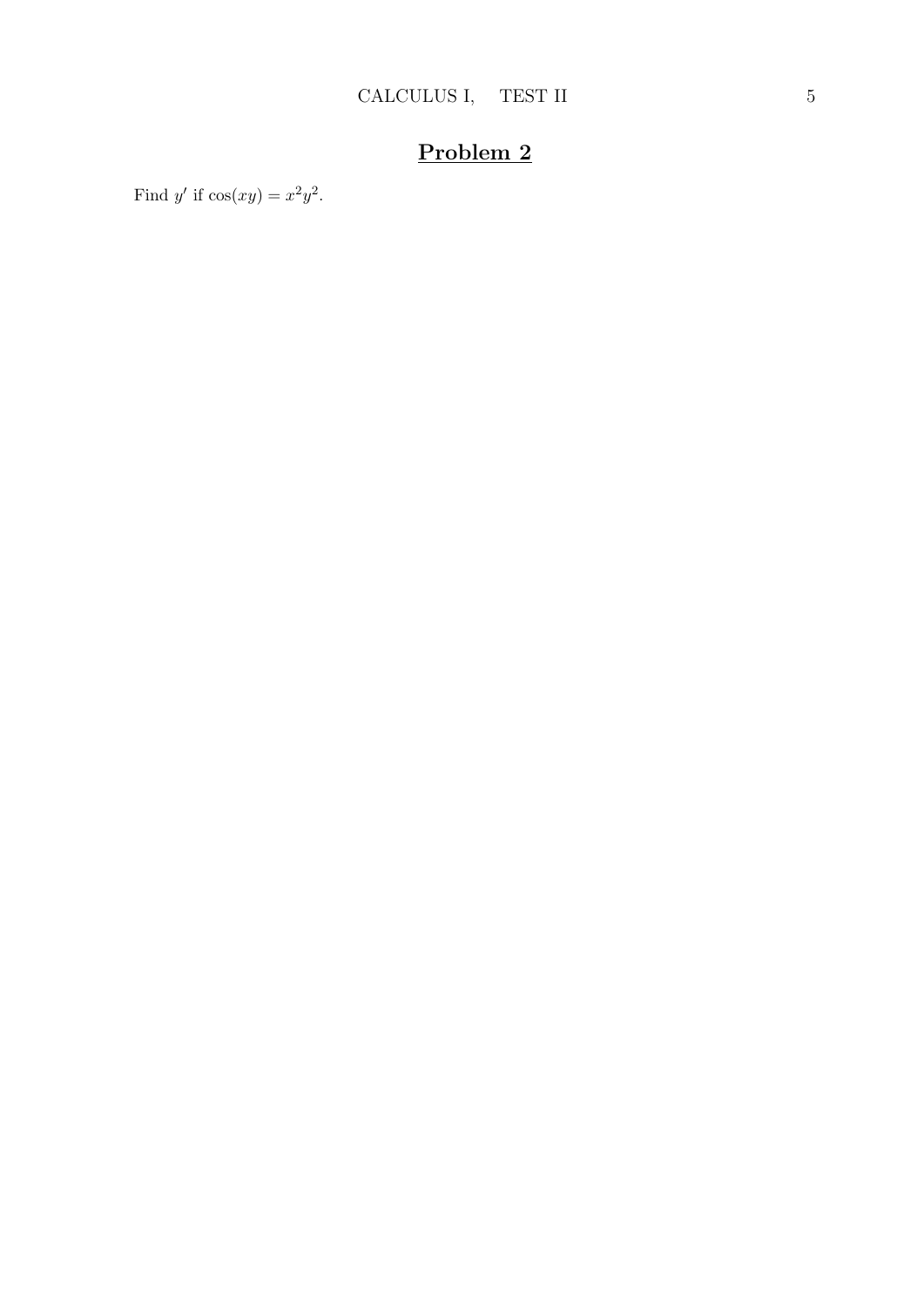Find the derivative of the function  $y = f(x) = \left(\frac{x^2 + 1}{2}\right)^2$  $x^2 - 1$ 3 . You must simplify the fraction.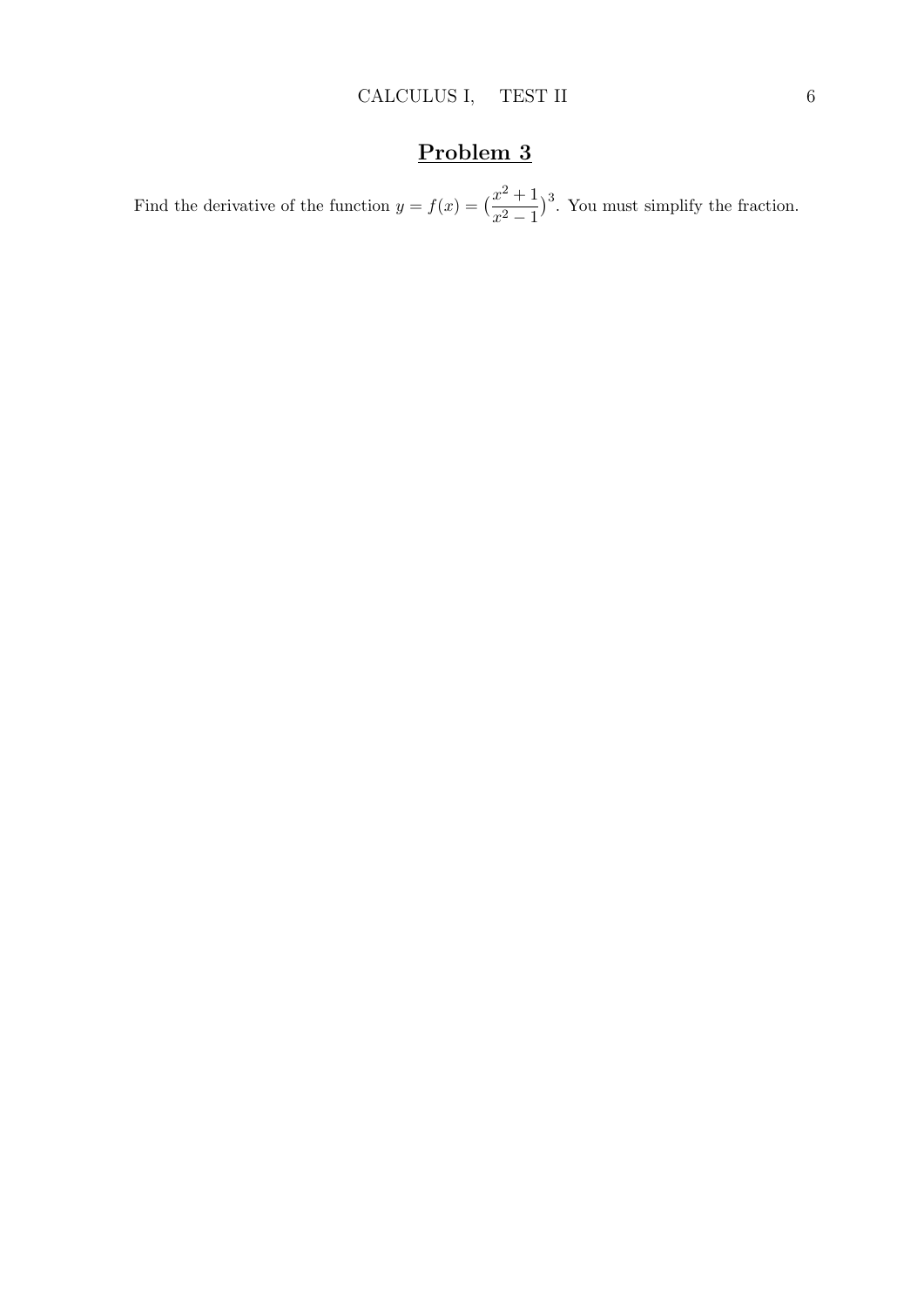If one side of a rectangle increases ar a rate of  $2 \, m/s$  and the other side decreases at a rate of 3  $m/s$ , find the rate of change of the area when the first side is 4 m and the second side is 5  $m.$